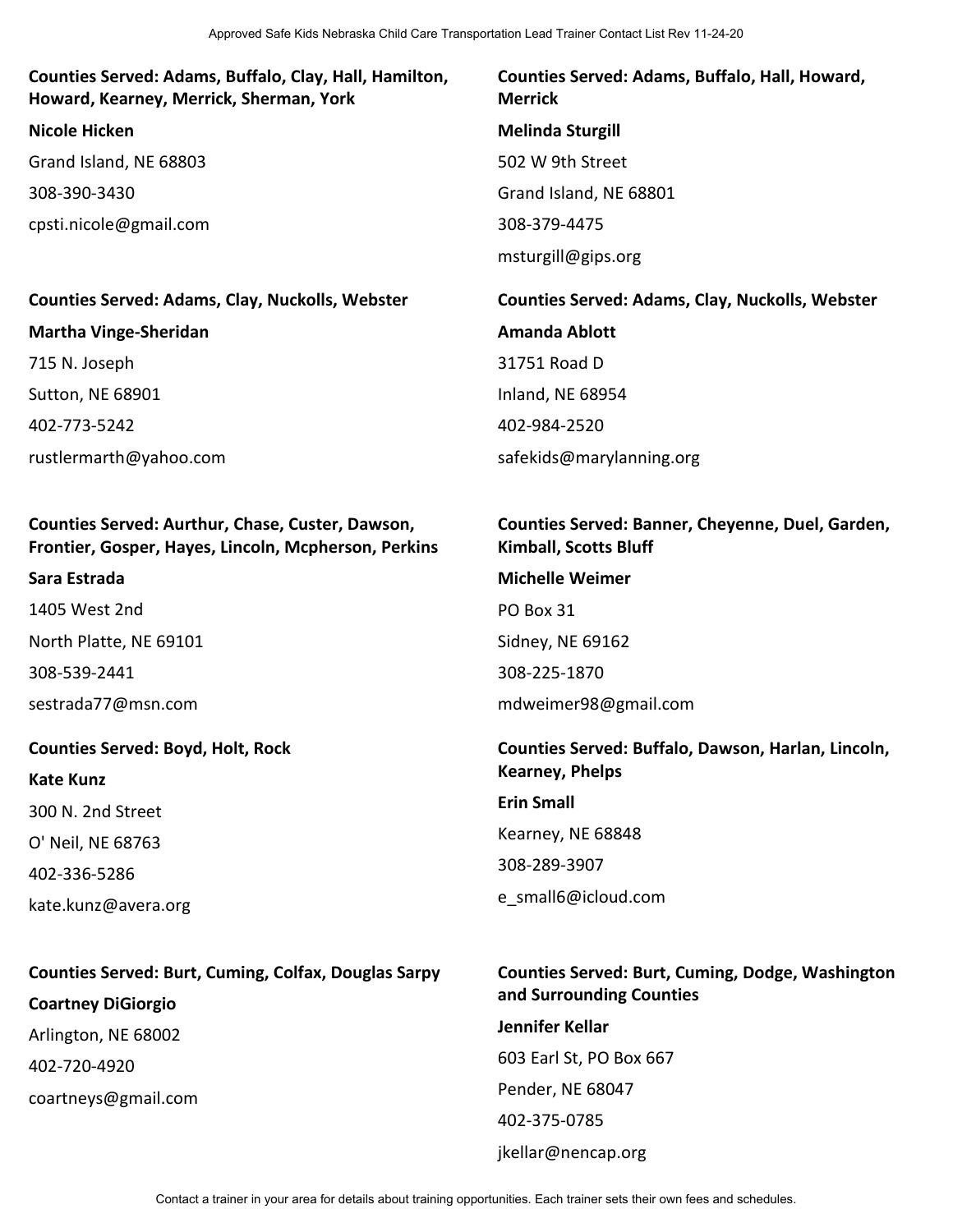**Counties Served: Cass, Douglas, Lancaster, Sarpy, Saunders and Surrounding**

**Cortney Nagler** 7805 L Street Omaha, NE 68127 402-203--8956 clnagler24@gmail.com

**Counties Served: Cass, Gage, Jefferson, Johnson, Otoe, Pawnee, Saline, Saunders, Seward**

**Ashley Williamson-Troutt** 25211 S 68th Street Firth, NE 68358 402--310-9984 ashwtroutt@gmail.com

### **Counties Served: Chase, Dundy, Frontier, Furnas, Hayes, Hitchcock, Phelps, Red Willow**

**Clay Jordan**

1406 West Fairacres Drive

McCook, NE 69001

308-340-8980

clay\_jordan@live.com

**Counties Served: Dodge, Saunders, Washington Coartney DiGiorgio** 2400 N Lincoln Ave Fremont, NE 68025 402-727-5396 coartney@3rphd.org

**Counties Served: Douglas, Lancaster, Sarpy, Washington Lisa Munoz** 14705 Spaulding Street Omaha, NE 68116 402-661-9957 netrainingservices@gmail.com

**Counties Served: Cass, Douglas, Sarpy, Washington Kaiti King** 18919 Howe Street Omaha, NE 68130 308-940-0956 kaitlannking@gmail.com

**Counties Served: Cass, Sarpy Rachel Dysico** 701 Olson Drive Ste 101 Papillion, NE 68046 402-537-6976 rdysico@sarpycasshealth.com

**Counties Served: Dodge, Douglas, Saunders Helen Kampfe** 85 Ginger Woods Terrance Valley, NE 68064 402-310-3121 hkampfe52@yahoo.com

**Counties Served: Douglas Travis Hedlund** 8200 Dodge Street Omaha, NE 68114 402-955-6815 thedlund@childrensomaha.org

**Counties Served: Douglas, Lancaster, Sarpy, Washington Michelle Wistengaard** 820 Village Square Grenta, NE 68028 402-932-0747 mwestengaard@hotmail.com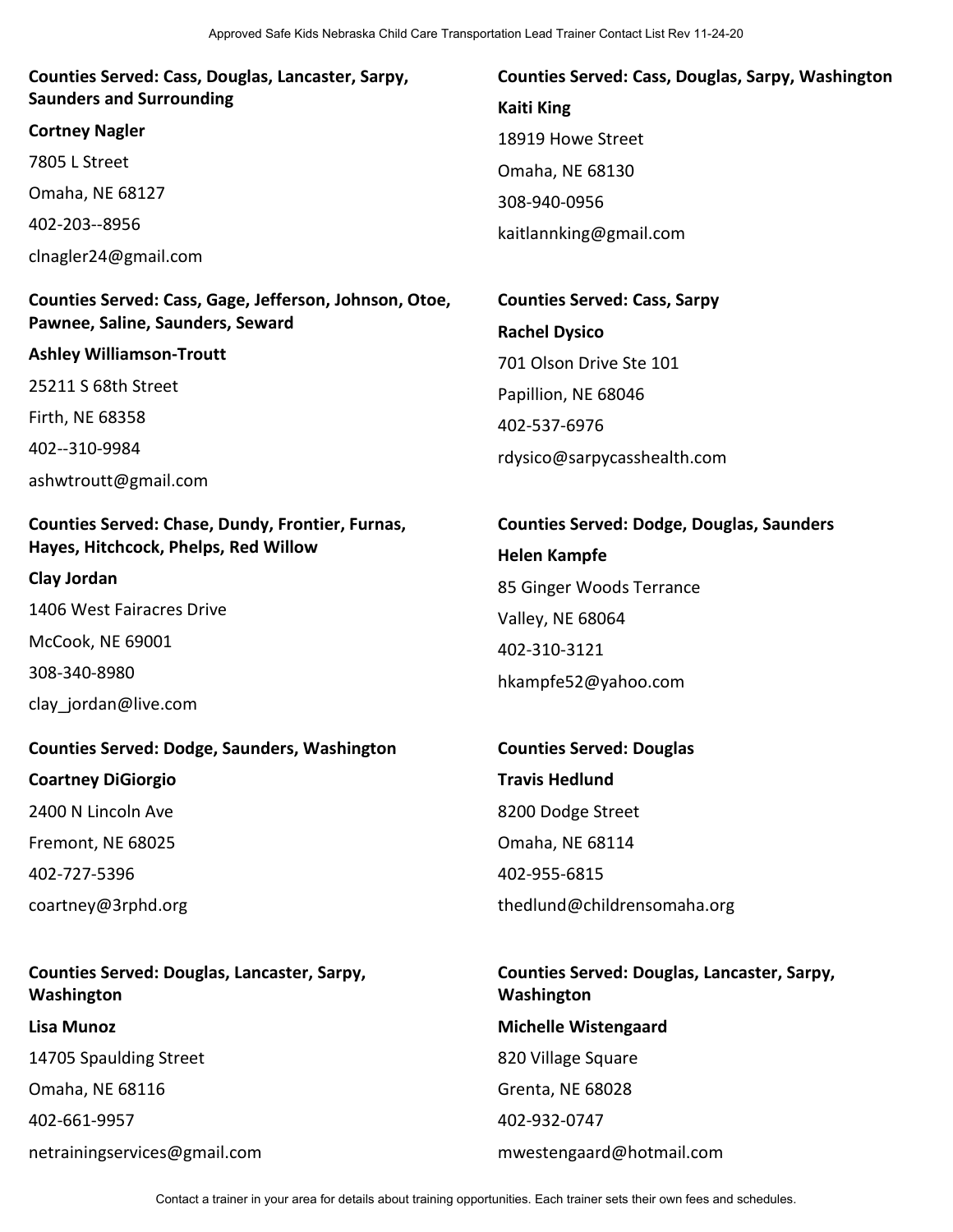### **Counties Served: Douglas, Sarpy and surrounding counties**

#### **Amy Borg**

15519 Edna St

Omaha, NE 68138

402-850-6303

amyborg2692@gmail.com

# **Counties Served: Douglas, Sarpy, Washington Daemon Stevenson** 1723 Pratt Street Omaha, NE 68110

402-718-5224

essentialservicesllc@hotmail.com

### **Counties Served: Gage, Johnson, Nemaha, Otoe, Pawnee, Richardson**

### **Marcia Harmon**

1220 Morton St Falls City, NE 68355 402-245-2327 mkhrn@yahoo.com

## **Counties Served: Lancaster**

**Lincoln/Lancaster Health Department** 3140 N Street Lincoln, NE 68510 402-441-8045 janettejohnson@lincoln.ne.gov

## **Counties Served: Lincoln and surrounding counties Carolyn O' Brien** 300 W. South River Road

North Platte, NE 69101 308-530-4332 carolyn.o'brien@nebraska.gov

### **Counties Served: Douglas, Sarpy and surrounding counties**

**Jeremy Gaunt**

14245 Q Street

Omaha, NE 68137

402-480-4619

jeremy.gaunt@inspiringbmlc.com

## **Counties Served: Fillmore, Gage, Jefferson, Saline, Thayer Tim Pickering** 840 S 1st Hebron, NE 68370 402-984-4694

Timothy.Pickering@nebraska.gov

# **Counties Served: Lancaster Jill Snyder** 650 J Street, Suite 23 Lincoln, NE 68508 402-890-3171. jsnyder88@hotmail.com

# **Counties Served: Lancaster & surrounding counties Tina Wright** 320 N 48th Street Lincoln, NE 68504 402-450-8360

ttiger1210@aol.com

# **Counties Served: Lincoln, Logan, McPherson Serena Findley** 1820 W Philip Ave North Platte, NE 69101 308-520-1427 jsfindley05@gmail.com